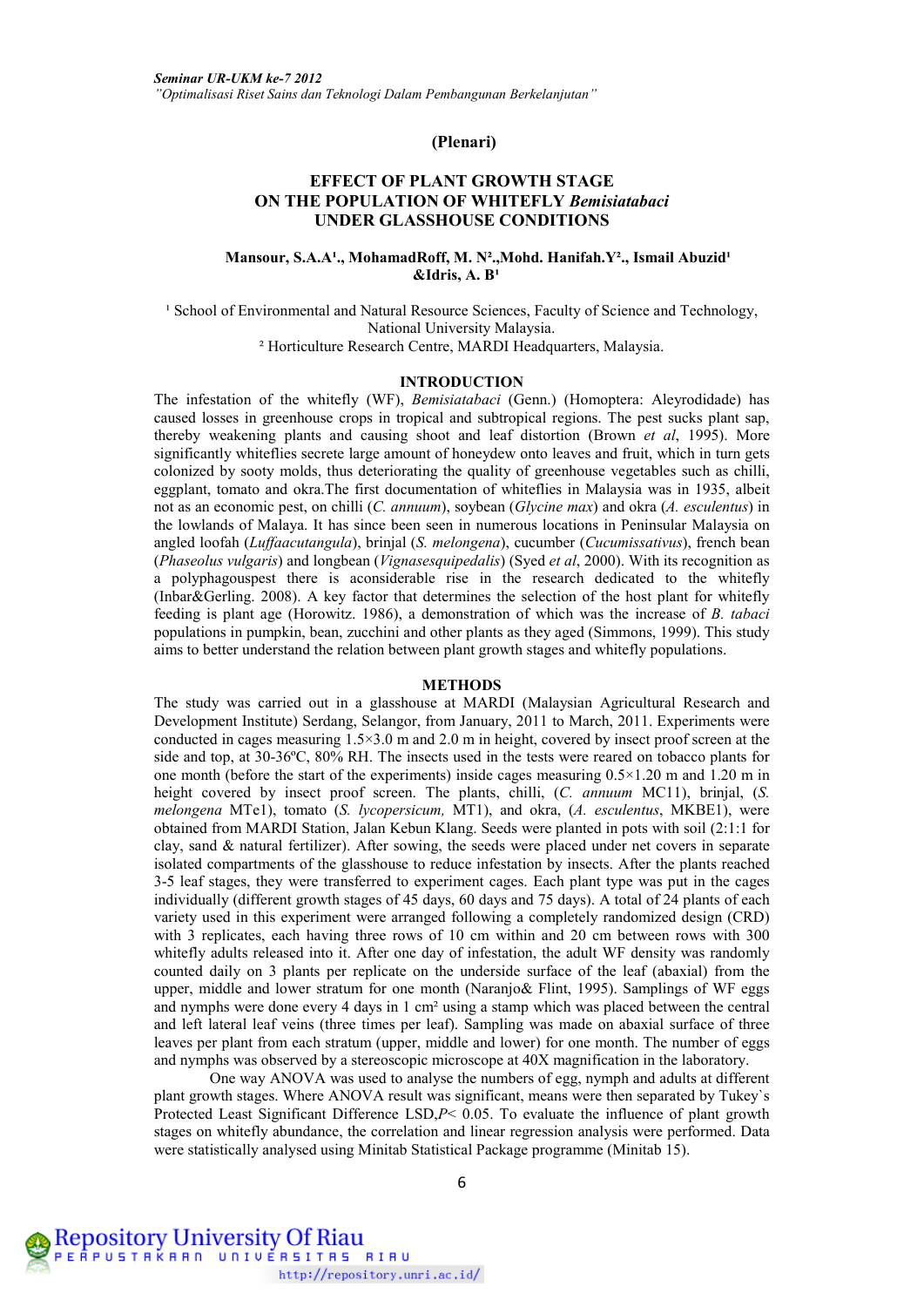*"Optimalisasi Riset Sains dan Teknologi Dalam Pembangunan Berkelanjutan"*

#### **RESULTS AND DISCUSSION**

The results showed that the mean numbers of WF adults, eggs and nymphs were significantly ( $P \leq$ 0.05) different among the three different growth stages of chilli, with adults, eggs and nymphs being much higher at the older growth stage (75 days) compared to middle (60 days) and younger (45 days) growth stages (Table 1). The mean numbers of WF adults, eggs and nymphs had positive and significant correlation with different growth stages of chilli (Adults, r= 0.306, *P<* 0.05), (Eggs,  $r= 0.21$ ,  $P<0.01$ ), (Nymphs,  $r = 0.150$ ,  $P = 0.01$ ). Similarly, the mean numbers of WF adults, eggs and nymphs were significantly different  $(P < 0.05)$  among the three different growth stages of tomato with adults, eggs and nymphs much higher at the older growth stage (75 days) compared to middle (60 days) and younger (45 days) growth stages (Table 2).The mean numbers of WF adults, eggs and nymphs had significant positive correlation with different growth stages of tomato plant (Adults, r= 0.306, *P<* 0.01), (Eggs, r= 0.298, *P<* 0.01), (Nymphs, r= 0.287, *P<* 0.05). Similarly, the mean numbers of WF adults, eggs and nymphs on okra were significantly ( $P < 0.05$ ) different with adults, eggs and nymphs were higher at the older growth stages (75 days) than the middle (60 days) and younger (45 days) growth stages (Table 3). In addition, the results showed there is positive correlation between the mean numbers of WF adults, eggs and nymphs with different growth stages of okra (Adults, r= 0.293, *P<* 0.01), (Eggs, r= 0.190, *P<* 0.01), (Nymphs, r= 0.189, *P<* 0.01). It seems that the preference of *B. tabaci* on older age plants may be due to desirable changes that occur in the host plant's physiology with development. In fact, morphophysiological changes due to plant age, crop phenology and nutritional factors were reported to affect whitefly populations in several crops (Hooks *et al*., 1998; Leite *et al*., 2005). Leite*et al*. (2006) found that *B. tabaci* population tended to proliferate in the final stage of the cabbageplant.The results for the brinjal plant differ, however. The mean numbers of WF adults, eggs and nymphs were significantly different among the three different growth stages of brinjal, with adults, eggs and nymphs being much higher in the middle growth stage (60 days) and younger (45 days) than the older (75 days) growth stages (Table 4). The mean number of WF adults had negative correlation with different growth stages of brinjal (r= -0.142, *P<* 0.000), while the mean numbers of WF eggs and nymphs had no correlation with different growth stages of brinjal (Eggs,  $r=$  -0.074,  $P=$  0.105), (Nymphs,  $r=$  -0.070,  $P=$  0.121). These results agreed with those of Frank *et al.*(1995), who recorded that the whitefly *Bemisiaargentifolii* tended to attack the younger faba bean plants more compared with older plants. This difference in the behavior of *B. tabaci* in its attack on the brinjal plant compared with that on tomato, chilli and okra may be due to undesirable changes occurring in the host plant physiology with development. The most important of these changes is the thickness of the cuticle layers, which are thicker in older plants compared to the younger ones, which could have acted as a barrier to whitefly feeding.

In summary, several morphological and physiological changes may occur in agedplants depending on the plant species, therefore certain herbivorous insects would perform better on hostplants that grow more. The morphological changes in the leaf and sap content of a plant make it more susceptible to insect herbivores and aggravate their performance. The size and morphology of leave seems to allow the female to select suitable oviposition sites for its offspring. The results presented in this study are preliminary and further research needs to be conducted to determine the physiological changes that occur in plants during plant development and their effects on the behavior of the whitefly.

Table 3. Mean (±SE) number of adults, eggs and nymphs of *B. tabaci* at three different different growth stages of okra

| <b>Stages</b> | 45 days             | 60 days             | 75 days             |
|---------------|---------------------|---------------------|---------------------|
| <b>Adults</b> | $0.36 \pm 0.01$ a   | $1.388\pm0.039$ b   | $2.009 \pm 0.057$ c |
| Eggs          | $0.315 \pm 0.024$ a | $0.623 \pm 0.048$ a | $1.191 \pm 0.093$ b |
| <b>Nymphs</b> | $0.395 \pm 0.031$ a | $0.802 \pm 0.063$ b | $0.907 \pm 0.071$ b |

Means in row with same letter are not significantly different at P>0.05 (tukey).